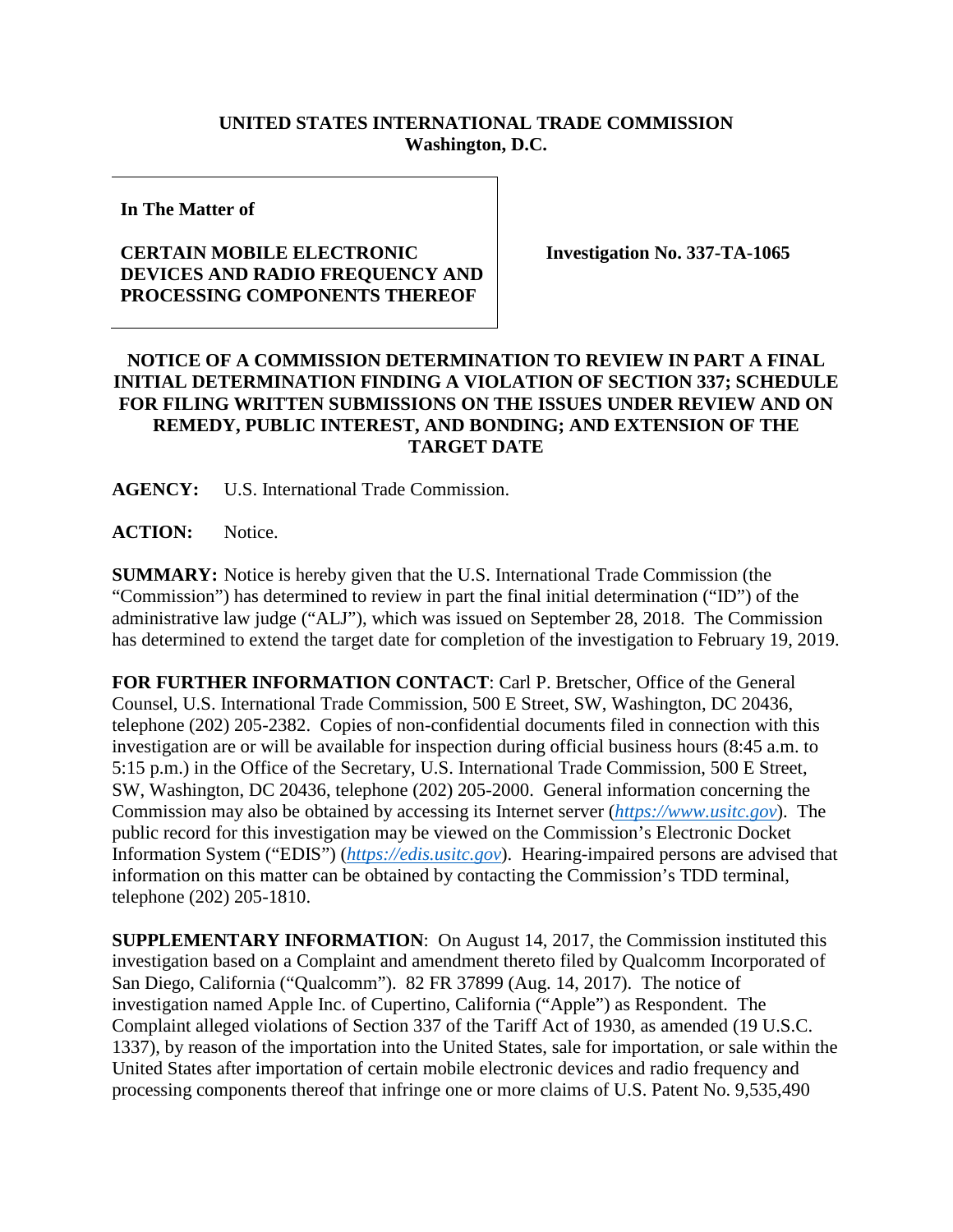("the '490 patent"), U.S. Patent No. 8,698,558 ("the '558 patent"), U.S. Patent No. 8,633,936 ("the '936 patent"), U.S. Patent No. 8,838,949 ("the '949 patent"), U.S. Patent No. 9,608,675 ("the '675 patent"), and U.S. Patent No. 8,487,658 ("the '658 patent"). The Office of Unfair Import Investigations ("OUII") is also a party to this investigation.

The following claims were voluntarily terminated during the course of this investigation: all asserted claims of the '658 patent, '949 patent, and '675 patent; claims 1, 20-24, 26, 38, 67, and 68 of the '936 patent; claims 1, 6, and 8-20 of the '558 patent; and claims 1-6, 8, 10, and 16- 17 of the '490 patent. Comm'n Notice (July 17, 2018) (*aff'g* Order No. 43); Comm'n Notice (May 23, 2018) (*aff'g* Order No. 37); Comm'n Notice (Apr. 6, 2018) (*aff'g* Order No. 34); Comm'n Notice (Mar. 22, 2018) (*aff'g* Order No. 24); Comm'n Notice (Sept. 20, 2017) (*aff'g* Order No. 6). The only claims still at issue are claim 31 of the '490 patent, claim 7 of the '558 patent, and claims 19, 25, and 27 of the '936 patent.

The presiding administrative law judge ("ALJ") originally set a target date for completion of this investigation within 17 months, *i.e.*, by January 14, 2019. Comm'n Notice (Sept. 11, 2017) (*aff'g* Order No. 3). The Commission subsequently agreed to extend the target date to January 28, 2019. Comm'n Notice (Sept. 26, 2018) (*aff'g* Order No. 44). The Commission also extended the date for determining whether to review the subject ID to December 12, 2018. Comm'n Notice (Nov. 9, 2018).

The ALJ held an evidentiary hearing from June 19-27, 2018. On September 28, 2018, the ALJ issued his final initial determination in this investigation. The ALJ found a violation of Section 337 due to infringement of the '490 patent. ID at 197. The ALJ found no infringement and hence no violation of Section 337 with respect to the '558 patent or '936 patent. *Id.* The ALJ found that Qualcomm satisfied the technical and economic prongs of the domestic industry requirement with respect to the '490 patent, but did not satisfy the technical prong with respect to the '558 patent or '936 patent. *Id.* The ALJ also found that it was not shown by clear and convincing evidence that any asserted claim was invalid. *Id.* The ALJ further recommended that no limited exclusion order or cease-and-desist order be issued in this investigation due to their prospective effects on competitive conditions in the United States, national security, and other public interest concerns. *Id.* at 199-200. The ALJ recommended that bond be set at zeropercent of entered value during the Presidential review period, if any. *Id.* at 201.

Apple and Qualcomm filed their respective petitions for review on October 15, 2018. The parties, including OUII, filed their respective responses to the petitions on October 23, 2018. The Commission has also received a number of public interest statements from third parties, including Intel Corporation; ACT/The App Association; the American Antitrust Institute; the American Conservative Union; Americans for Limited Government; the Computer and Communications Industry Association; Conservatives for Property Rights; Frances Brevets (a patent sovereign fund); Frontiers of Freedom; Innovation Alliance; Inventors Digest; IP Europe; Public Knowledge and Open Markets (a joint submission); RED Technologies; R Street Institute, the Electronic Frontier Foundation, Engine Advocacy, and Lincoln Network (a joint submission), *et al*.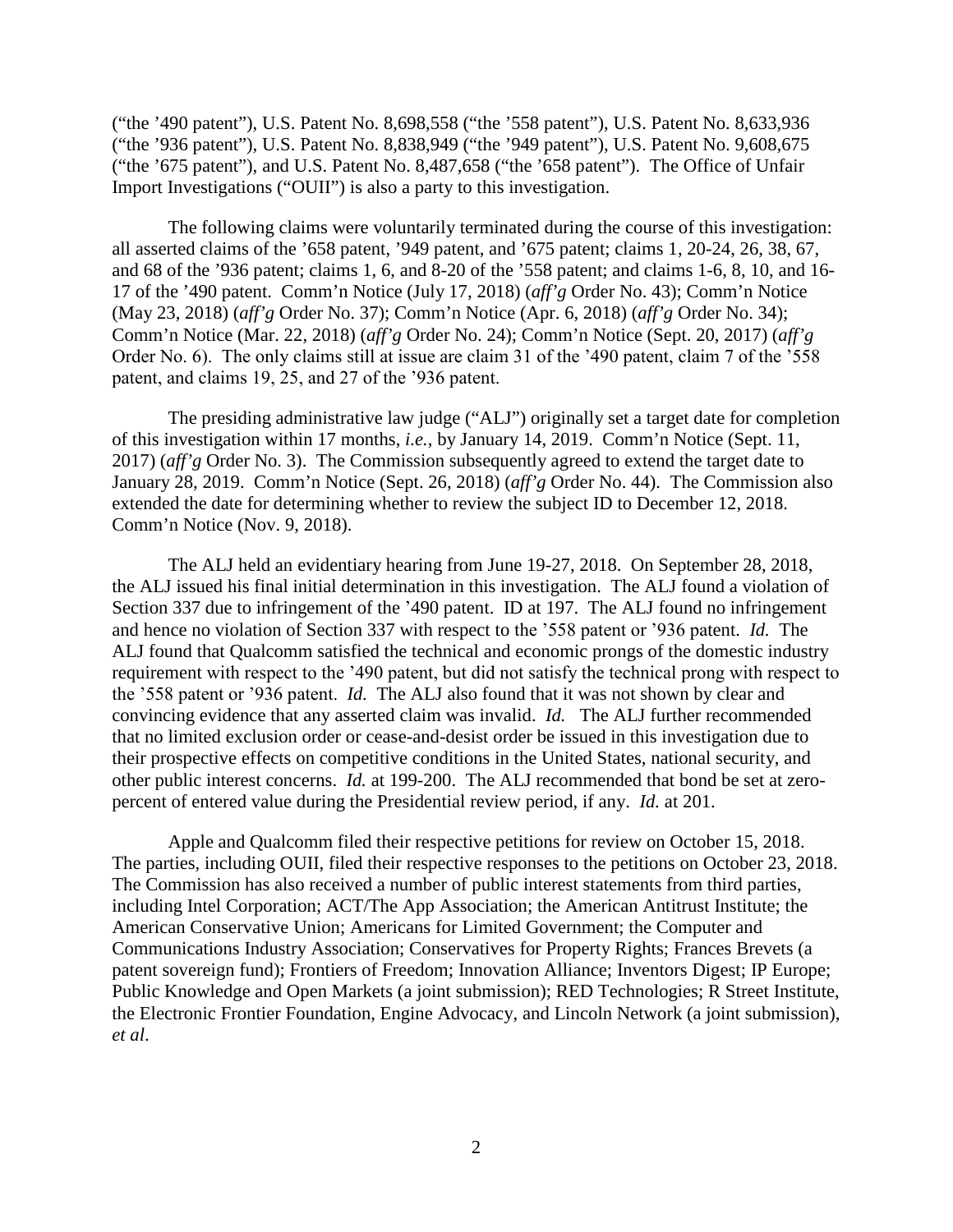Having reviewed the record in this investigation, including the ALJ's orders and final ID, as well as the parties' petitions and responses thereto, the Commission has determined to review the final ID in part, as follows.

As to the '490 patent, the Commission has determined to review the ALJ's construction of the term "hold" and his findings on infringement and the technical prong of domestic industry to the extent they may be affected by that claim construction. The Commission has further determined to review the ALJ's findings as to whether claim 31 of the '490 patent is obvious.

The Commission has determined not to review any of the ALJ's findings with respect to the '558 patent or the '936 patent.

The Commission has also determined not to review the ALJ's findings with respect to the economic prong of the domestic industry requirement.

The parties are asked to provide additional briefing on the following issues regarding the '490 patent, with appropriate reference to the applicable law and the existing evidentiary record. For each argument presented, the parties' submissions should set forth whether and/or how that argument was presented and preserved in the proceedings before the ALJ, in conformity with the ALJ's Ground Rules (Order No. 2), with citations to the record:

- A. With regard to the '490 patent, please explain the plain and ordinary meaning of the term "hold" in the context of claim 31 of this patent. In particular, explain whether the ordinary meaning of "hold" can mean both "to store, buffer, or accumulate" data and "to prevent data from traveling across the bus," or whether "hold" must be limited to one construction or the other.
- B. Assuming "hold" could be interpreted to mean "to store, buffer, or accumulate" data and "to prevent data from traveling across the bus," as set forth in Question (A), explain whether that construction would affect the ALJ's findings on infringement or the technical prong of domestic industry, and if so, how.
- C. Assuming "hold" could be interpreted to mean "to store, buffer, or accumulate" data and "to prevent data from traveling across the bus," as set forth in Question (A), explain whether that construction would affect the ALJ's analysis of either the Heinrich patent (U.S. Patent No. 9,329,671) or the Balasubramanian patent (U.S. Patent No. 8,160,000) or his findings on obviousness, and if so, how.
- D. The Heinrich patent, *supra*, explains that a scheduler may be implemented either through software or hardware to control interprocessor communications in both directions across a bus. *See* Heinrich at 4:44-50, 7:8-21, 8:1-5. Heinrich further teaches that the scheduler can monitor the active state of the receiving processor by monitoring the active state of the IPC bus. *See id.* at 9:50-62. Explain whether the active state of the bus connecting the two processors in Heinrich coincides with or is otherwise related to the active state(s) of the processor(s) receiving the transmission across the bus. If so, explain whether monitoring the active state of the receiving processor (by monitoring the bus) and timing data transmissions to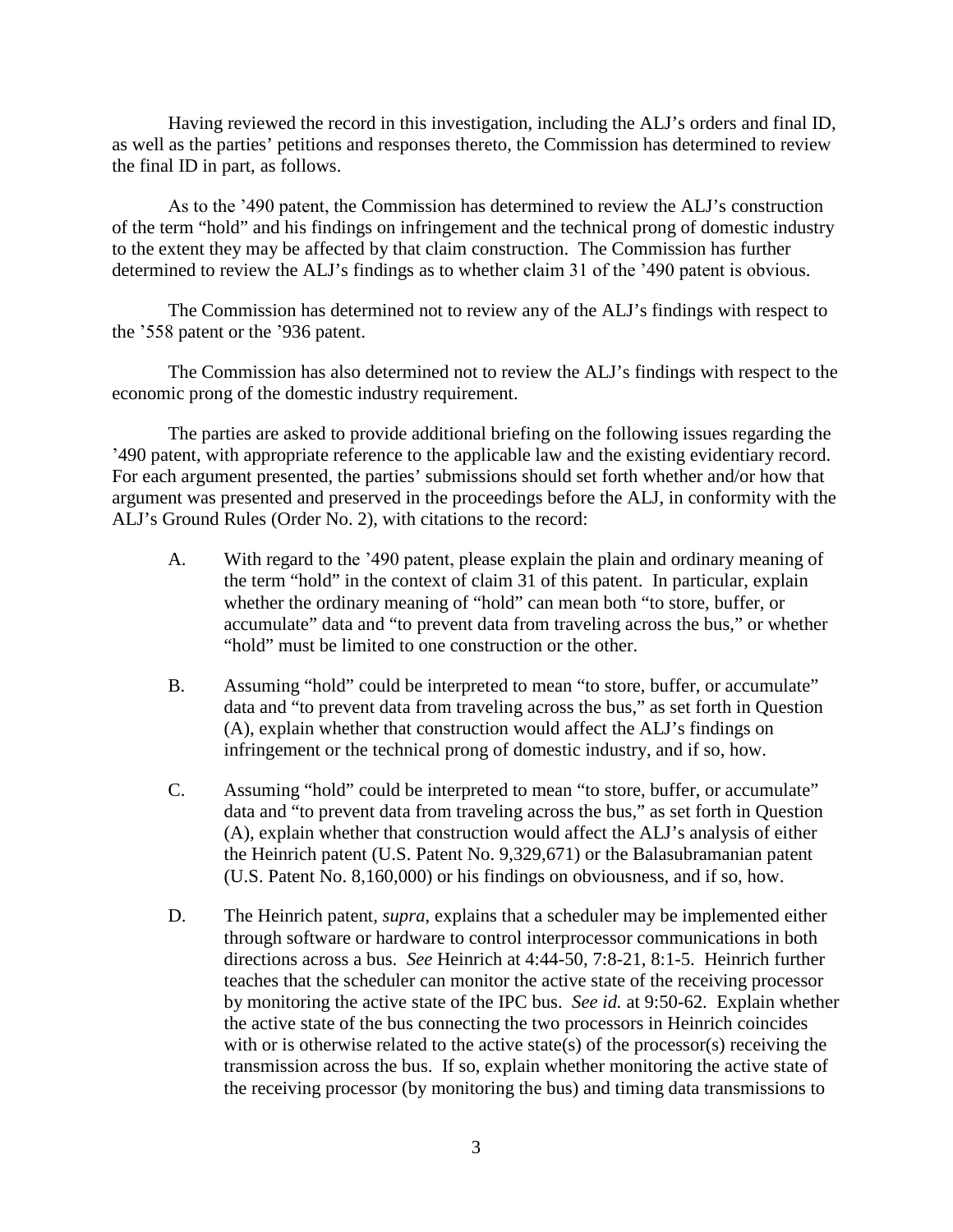coincide with the active state of the receiving processor(s) will directly, indirectly, or inherently cause the transmissions to coincide with the active state of the bus.

- E. Based on your answer to Question (D), explain whether Heinrich's technique of grouping and scheduling transmissions to minimize the number of times a receiving processor switches between its active and sleep states will also minimize the number of times the bus switches between its active and sleep states.
- F. Taking into consideration the ALJ's construction of "after transmission," explain whether a scheduler that monitors the active states of both processors (*i.e.*, the application and baseband processors) and controls transmissions in both directions across the bus to coincide with the active state of each receiving processor will, in the course of its operation, directly, indirectly, or inherently "pull" uplink data from the application processor after the scheduler has initiated transmission of downlink data from the modem processor, as in claim 31.
- G. Explain whether the scheduler and/or lazy timers in Heinrich may comprise a "modem timer" and perform the functions of a modem processor in claim 31.
- H. Explain whether the Balasubramanian patent includes any disclosures or teachings relevant to Questions D-G for purposes of analyzing obviousness.
- I. Explain whether there is a long-felt but unmet need for the invention of the '490 patent, focusing particularly on evidence of a nexus between the invention and this secondary consideration of non-obviousness.

The parties are requested to brief only the discrete issues identified above, with reference to the applicable law and evidentiary record. The parties are not to brief any other issues on review, which have already been adequately presented in the parties' previous filings.

In connection with the final disposition of this investigation, the Commission may issue: (1) an exclusion order that could result in the exclusion of the subject articles from entry into the United States, and/or (2) a cease-and-desist order that could result in the respondent being required to cease and desist from engaging in unfair acts in the importation and sale of such articles. Accordingly, the Commission is interested in receiving written submissions that address the form of remedy, if any, that should be ordered. If a party seeks exclusion of an article from entry into the United States for purposes other than entry for consumption, the party should so indicate and provide information establishing that activities involving other types of entry either are adversely affecting it or likely to do so. For background, see *Certain Devices for Connecting Computers via Telephone Lines*, Inv. No. 337-TA-360, USITC Pub. No. 2843 (December 1994) (Commission Opinion).

If the Commission contemplates some form of remedy, it must consider the effects of that remedy upon the public interest. The factors the Commission will consider include the effect that an exclusion order and/or cease-and-desist order would have on: (1) the public health and welfare; (2) competitive conditions in the U.S. economy; (3) U.S. production of articles that are like or directly competitive with those that are subject to investigation; and (4) U.S. consumers.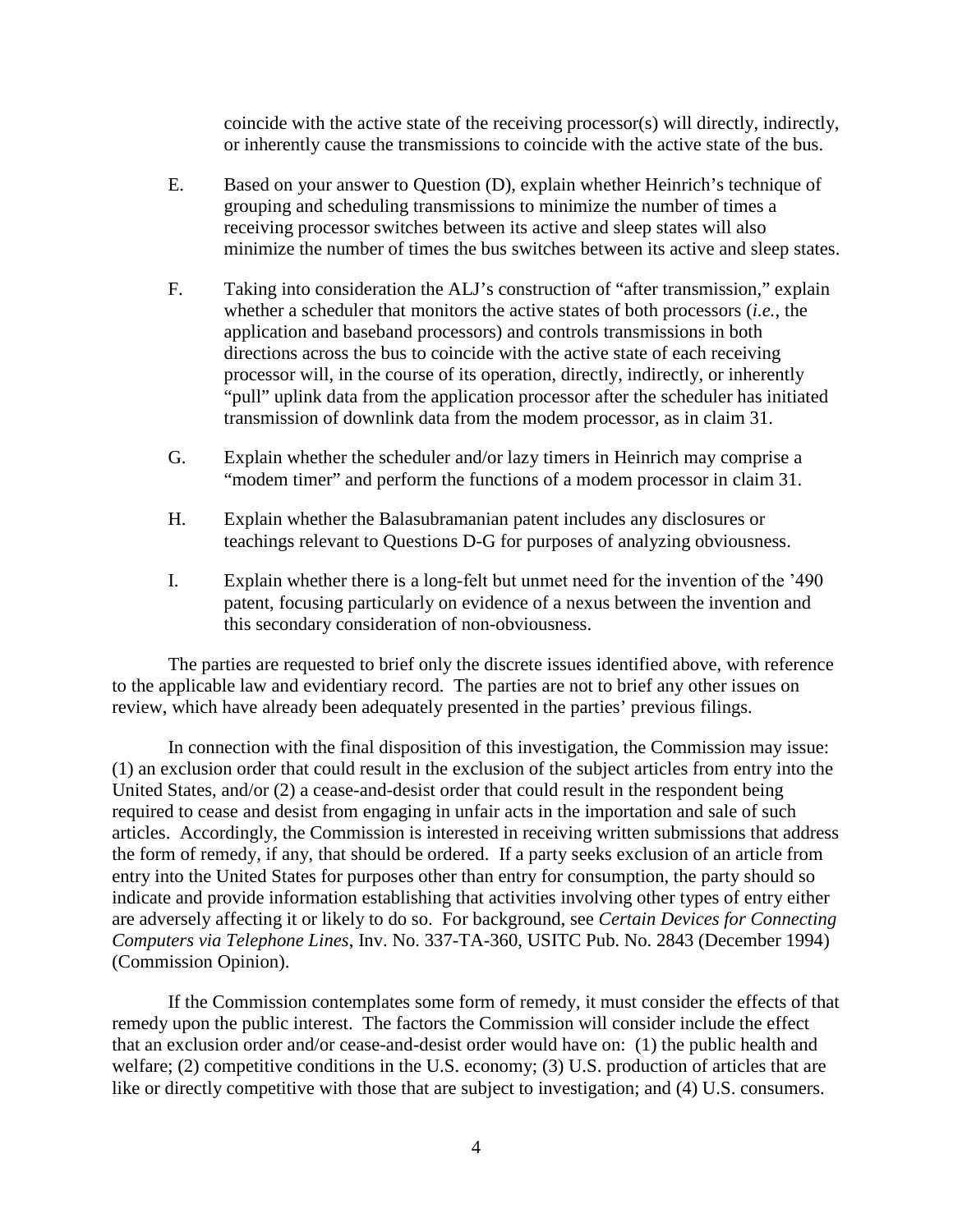The Commission is therefore interested in receiving written submissions that address the aforementioned public interest factors in the context of this investigation.

Accordingly, the Commission is interested in receiving responses to the following questions. For the purpose of preparing their responses, the parties should assume that a violation of Section 337 has been found with respect to claim 31 of the '490 patent only. No other patent or patent claim has been found to be infringed.

- A. Assuming the Commission were to affirm the ALJ's finding that only claim 31 of '490 patent is infringed and not invalid, explain the likelihood that Apple or Intel could design around the claimed invention to avoid infringement and, if so, approximately how long it would take to implement such a design-around in Apple's accused products (if known).
- B. Explain whether and to what extent Intel supplies the same chipsets used in the accused Apple iPhones to any other U.S. merchant for use in any other products that are made, used, or sold in the United States or imported into the United States.
- C. Explain whether the "carve-outs" proposed by the Office of Unfair Import Investigations would be practicable, feasible, and would effectively balance enforcement of Qualcomm's '490 patent rights against the interest of avoiding Intel's exit from the relevant market for premium baseband chipsets.
- D. Explain whether delaying implementation of a limited exclusion order or ceaseand-desist order for a fixed period of time (*e.g.*, six months or one year) would effectively balance enforcement of Qualcomm's patent rights against the adverse consequences alleged by the parties with respect to industry competition, monopolization, the alleged exit of Apple's chipset supplier from the market for 5G technology, and other concerns. If not, explain whether any other "carve-out" or limitation in a remedial order can accomplish this objective.
- E. Explain whether national security concerns may be taken into consideration for the purpose of evaluating the public interest and, if so, whether and how such national security concerns would be implicated if a limited exclusion order were to issue covering products that infringe claim 31 of the '490 patent.

If the Commission orders some form of remedy, the U.S. Trade Representative, as delegated by the President, has 60 days to approve or disapprove the Commission's action. *See*  Presidential Memorandum of July 21, 2005. 70 *Fed. Reg*. 43251 (July 26, 2005). During this period, the subject articles would be entitled to enter the United States under bond, in an amount determined by the Commission and prescribed by the Secretary of the Treasury. The Commission is therefore interested in receiving submissions concerning the amount of the bond that should be imposed if a remedy is ordered.

The Commission has determined to extend the target date for completion of this investigation to February 19, 2019.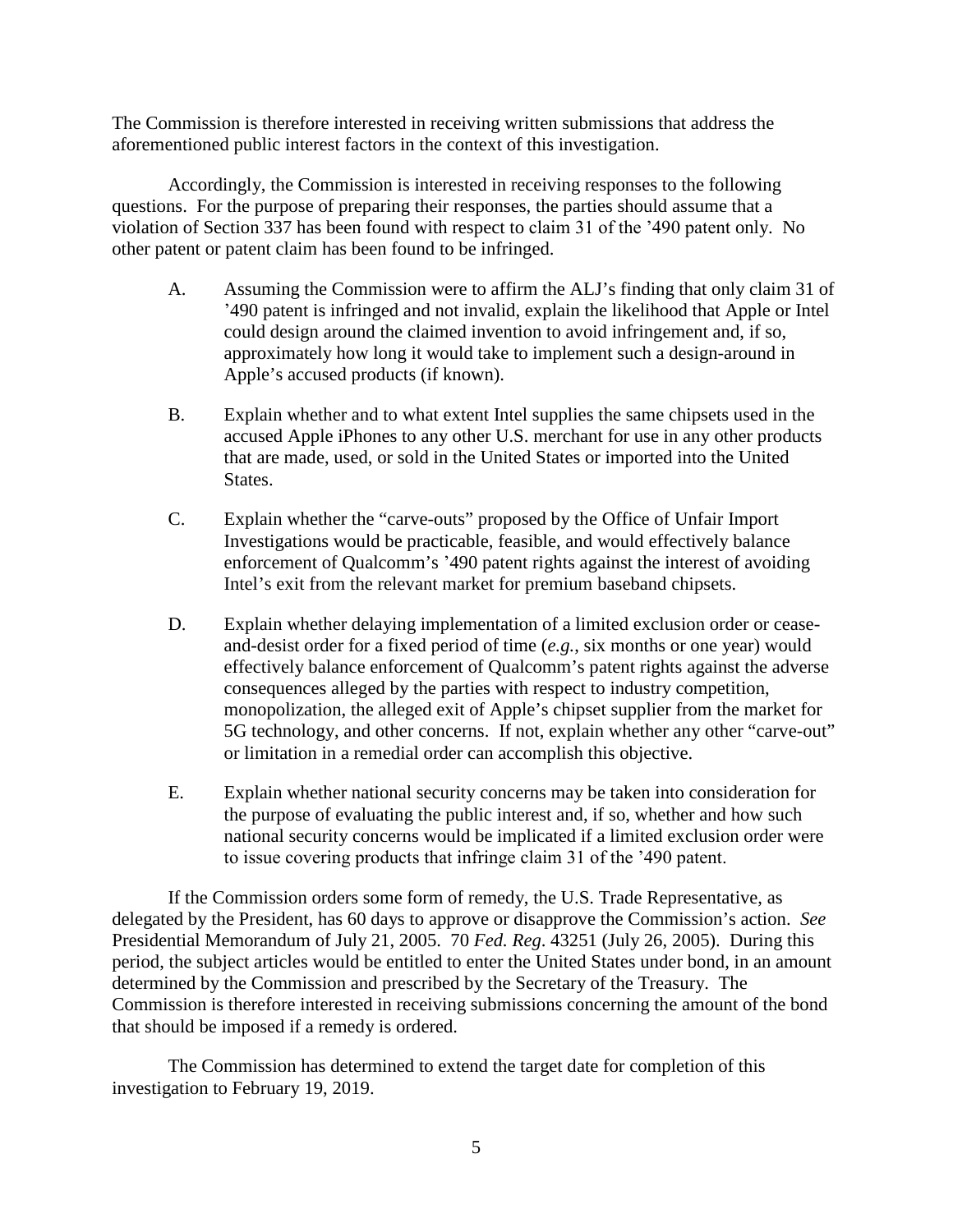**WRITTEN SUBMISSIONS:** The parties to this investigation are requested to file written submissions on the issues identified in this Notice. Parties to the investigation, interested government agencies, and any other interested parties are also encouraged to file written submissions on the issues of remedy, the public interest, and bonding. Such submissions should address the recommended determination by the ALJ on remedy and bonding. Complainant and OUII are requested to submit proposed remedial orders for the Commission's consideration. Complainant is also requested to state the date that the patents expire and the HTSUS numbers under which the accused products are imported. Complainant is further requested to supply the names of known importers of the Respondent's products at issue in this investigation. The written submissions and proposed remedial orders must be filed no later than the close of business on January 3, 2019. Reply submissions must be filed no later than the close of business on January 10, 2019. Opening submissions are limited to 60 pages. Reply submissions are limited to 40 pages. Such submissions should address the ALJ's recommended determination on remedy and bonding. No further submissions on any of these issues will be permitted unless otherwise ordered by the Commission.

Persons filing written submissions must file the original document electronically on or before the deadlines stated above and submit eight (8) true paper copies to the Office of the Secretary by noon the next day, pursuant to section 201.4(f) of the Commission's Rule of Practice and Procedure (19 CFR 210.4(f)). Submissions should refer to the investigation number ("Inv. No. 337-TA-1065") in a prominent place on the cover page and/or first page. (*See*  Handbook for Electronic Filing Procedures,

[https://www.usitc.gov/documents/handbook\\_on\\_filing\\_procedures.pdf\)](https://www.usitc.gov/documents/handbook_on_filing_procedures.pdf). Persons with questions regarding filing should contact the Secretary (202-205-2000).

Any person desiring to submit a document to the Commission in confidence must request confidential treatment. All such requests should be directed to the Secretary to the Commission and include a full statement of the reasons why the Commission should grant such treatment. *See* 19 CFR 201.6. Documents for which confidential treatment by the Commission is properly sought will be treated accordingly. All information, including confidential business information and documents for which confidential treatment is properly sought, submitted to the Commission for purposes of this Investigation may be disclosed to and used: (i) by the Commission, its employees and Offices, and contract personnel (a) for developing or maintaining the records of this or a related proceeding, or (b) in internal investigations, audits, reviews, and evaluations relating to the programs, personnel, and operations of the Commission including under 5 U.S.C. Appendix 3; or (ii) by U.S. government employees and contract personnel<sup>[[1](#page-5-0)]</sup> solely for cybersecurity purposes. All non-confidential written submissions will be available for public inspection at the Office of the Secretary and on EDIS.

The authority for the Commission's determination is contained in Section 337 of the Tariff Act of 1930, as amended (19 U.S.C. 1337), and in part 210 of the Commission's Rules of Practice and Procedure (19 CFR part 210).

<span id="page-5-0"></span> <sup>1</sup> All contract personnel will sign appropriate nondisclosure agreements.